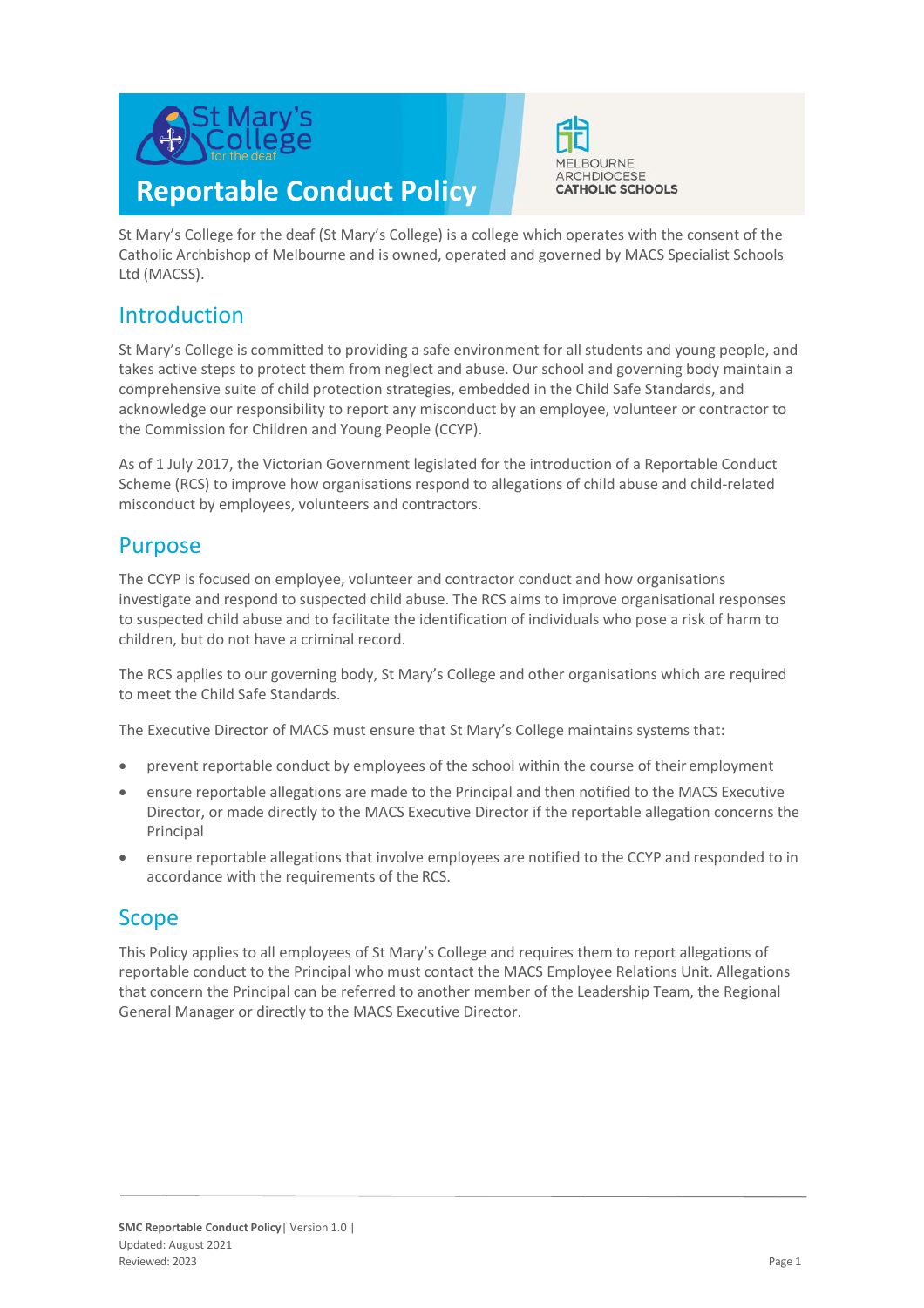## Reportable conduct of St Mary's College staff, volunteers and others

### **Who is an employee?**

For the purposes of the *Child Wellbeing and Safety Act 2005* (Vic.), 'employee' is defined as a person aged 18 years or over who is either:

- employed by the school whether or not that person is employed in connection with any work or activities of the school that relate to children
- engaged by the school to provide services, including as a volunteer, contractor, office holder or officer, whether or not the person provides services to children.

## **Key definitions**

**Child:** Any person who is under the age of 18 years.

**Mandatory reporting** is a term used to describe the legislative requirement imposed on selected classes of people to report suspected cases of child abuse and neglect to government authorities. Where a mandated reporter 'forms a belief on reasonable grounds' that a student or young person is in need of protection from physical injury or sexual abuse, they are to report their concerns to the Department of Health and Human Services (DHHS) Child Protection.

**Reportable allegation** means any information that leads a person to form a reasonable belief that an employee has committed either:

- reportable conduct
- misconduct that may involve reportable conduct

whether or not the conduct or misconduct is alleged to have occurred within the course of the person's employment.

#### **Reportable conduct** means:

- a sexual offence committed against, with or in the presence of a child, whether or not a criminal proceeding in relation to the offence has been commenced or concluded
- sexual misconduct committed against, with or in the presence of a child
- physical violence committed against, with or in the presence of a child
- any behaviour that causes significant emotional or psychological harm to a child
- significant neglect of a child.

**School environment:** Any physical or virtual place made available or authorised by the school for use by a child during or outside school hours, including:

- a campus of the school
- online school environments, including email and intranet systems
- other locations provided by the school for a child's use including school camps, sporting events, excursions, competitions, or school community and other events.

**School staff** means an individual working in the school environment who is:

- directly engaged or employed by the school governing authority
- a volunteer or a contracted service provider (whether or not a body corporate or any other person is an intermediary)
- a minister of religion.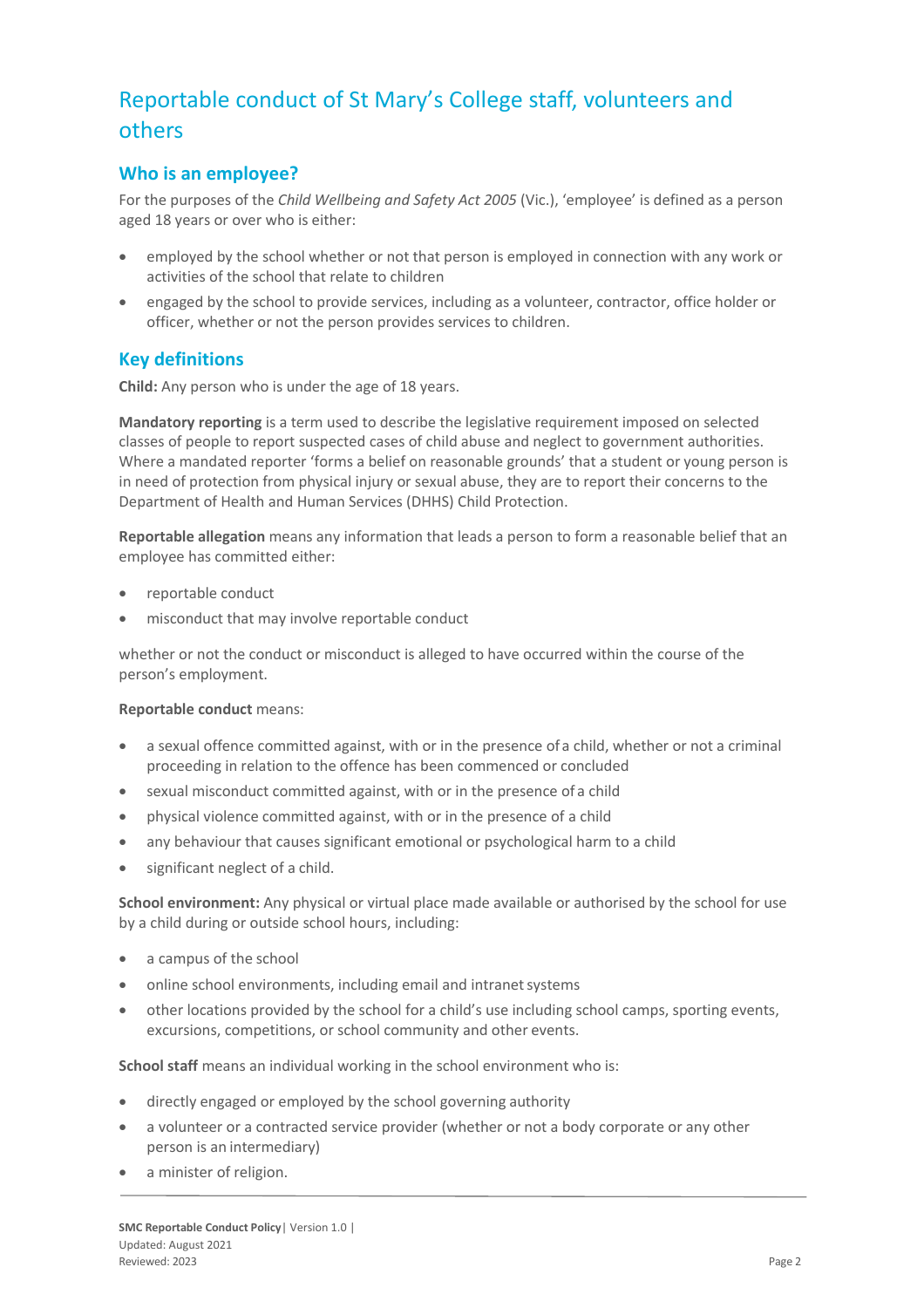## Implementation

The school will ensure the reporting of any reportable allegation made against an employee to the MACS Employee Relations Unit.

A 'reportable allegation' is made where a person makes an allegation, based on a reasonable belief, that an employee, volunteer or contractor has committed conduct that *may* involve reportable conduct. This includes where a reportable allegation is made against the school Principal.

*Note: A 'reasonable belief' is more than suspicion. There must be some objective basis for the belief. However, it is not the same as having proof and does not require certainty.*

*For example, a person is likely to have a reasonable belief if they:*

- *observed the conduct themselves*
- *heard directly from a child that the conduct occurred*
- *received information from another credible source (including another person who witnessed the reportable conduct or misconduct).*

St Mary's College's Principal, a member of the Leadership Team, the Regional General Manager or the MACS Executive Director does not need to agree with or share the belief that the alleged conduct has occurred. The RCS is an allegations-based scheme. This means that the threshold for notifying the CCYP is low. All allegations must be referred to the Employee Relations Unit for advice.

The MACS Employee Relations Unit (or a delegate of the MACS Executive Director) on behalf of the Executive Director in consultation with the school Principal or, where there is an allegation against a Principal, member of the Leadership Team or Regional General Manager will then:

- submit a notification to the CCYP within three days of the MACS Executive Director becoming aware of the reportable allegation
- meet the milestones and reporting requirements to the CCYP under the RCS.

#### **Reportable conduct includes:**

| <b>Sexual</b>                                                                                                                                                                                                                | <b>Sexual</b>                                                                                                                                                                                                   | <b>Physical</b>                                                                                                                                                                                     | <b>Psychological or</b>                                                                                                                                                                                          | <b>Significant</b>                                                                                                                                              |
|------------------------------------------------------------------------------------------------------------------------------------------------------------------------------------------------------------------------------|-----------------------------------------------------------------------------------------------------------------------------------------------------------------------------------------------------------------|-----------------------------------------------------------------------------------------------------------------------------------------------------------------------------------------------------|------------------------------------------------------------------------------------------------------------------------------------------------------------------------------------------------------------------|-----------------------------------------------------------------------------------------------------------------------------------------------------------------|
| <b>Abuse</b>                                                                                                                                                                                                                 | <b>Misconduct</b>                                                                                                                                                                                               | <b>Abuse</b>                                                                                                                                                                                        | <b>Emotional Harm</b>                                                                                                                                                                                            | <b>Neglect</b>                                                                                                                                                  |
| • Rape or sexual<br>assault<br>• Sexual activity<br>with or in the<br>presence of a<br>child<br>• Grooming or<br>encouraging a<br>child to engage in<br>sexual activity<br>• Offences relating<br>to child abuse<br>material | • Behaviour, physical<br>contact, speech<br>or other<br>communication of<br>a sexual nature<br>• Physical contact<br>without valid<br>reason<br>• Crossing<br>professional<br>boundaries<br>$\bullet$ Voyeurism | Hitting, kicking,<br>$\bullet$<br>punching<br>Pushing, shoving,<br>$\bullet$<br>grabbing,<br>throwing, shaking<br>• Use of an object<br>Inappropriate<br>$\bullet$<br>restraint,<br>excessive force | • Exposure to<br>violence or threats<br>of violence<br>• Anti-social<br>behavior<br>• Self-destructive<br>behavior<br>• Persistent hostility<br>or rejection<br>• Humiliation or<br>belittling<br>• Scapegoating | Deprived from the<br>following:<br>• clothing or food<br>medical attention<br>$\bullet$<br>or care<br>• shelter<br>supervision<br>Access to drugs or<br>alcohol |

Any reportable allegation listed above will be immediately reported by the school Principal. An allegation against a school Principal should be referred to another member of the Leadership Team, the Regional General Manager or directly to the MACS Executive Director.

It is important to note that existing mandatory reporting obligations have not changed. The school will report any allegation of abuse to the DHHS Child Protection.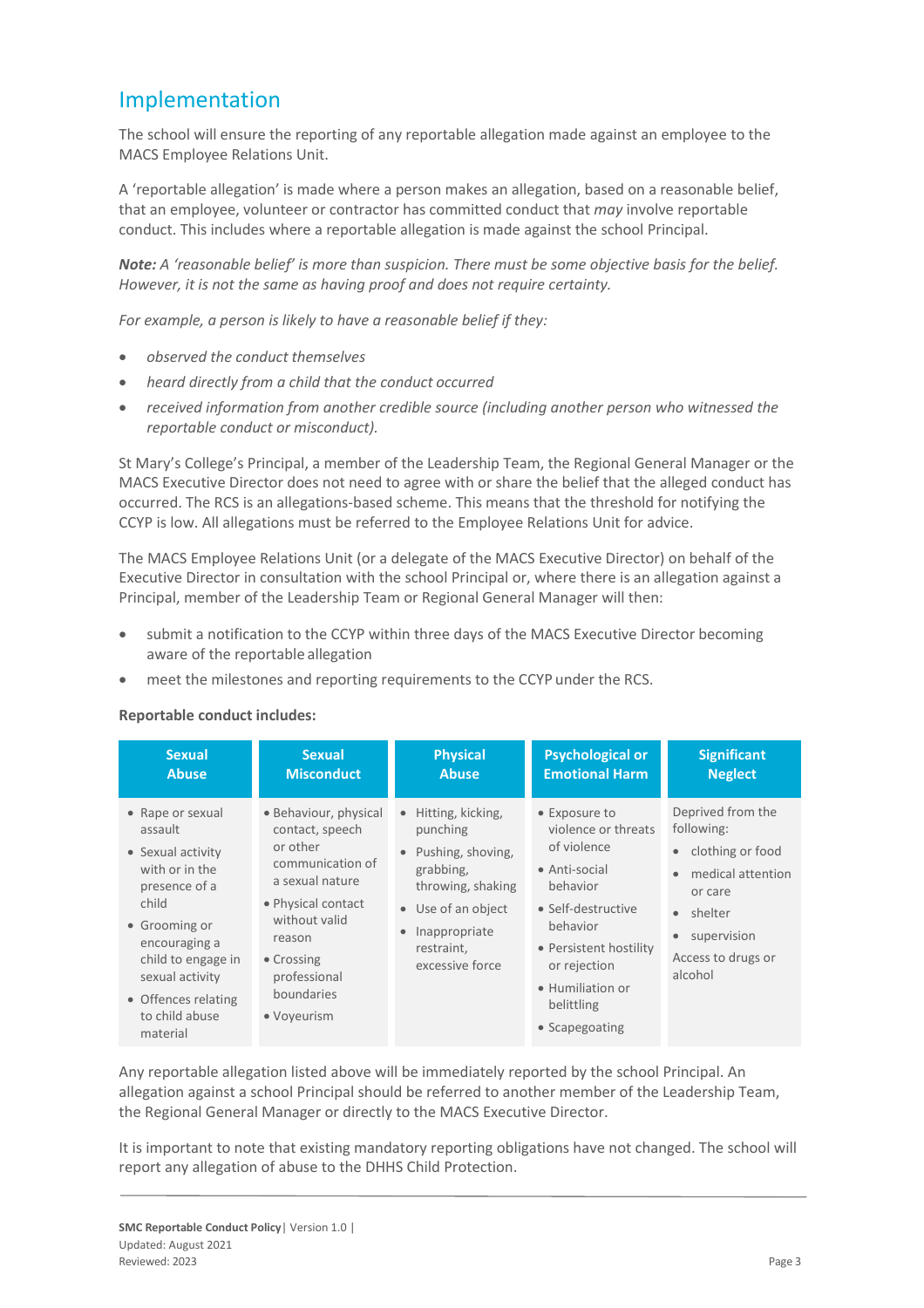If the alleged conduct is potentially criminal in nature, Victoria Police must also be notified as a first priority and any investigation by Victoria Police will take precedence.

Where the allegation falls under the mandatory reporting domain, the reporting to CCYP is in addition to reporting to Victoria Police and the DHHS.

### **Reportable conduct, mandatory reporting and reporting to the VIT**

Reportable conduct allegations as listed above are referred to the CCYP.

Any alleged conduct that is regarded to be of a criminal nature is to be dealt with as mandatory reporting and referred to Victoria Police and the DHHS as per the school's Child Protection – Reporting Obligations Policy.

If an employee against whom an allegation of reportable conduct is made is a registered teacher and the misconduct involves a charge, conviction or finding of guilt of a sexual offence, the school must notify the Victorian Institute of Teaching (VIT) immediately under conduct that is reportable to the VIT.

### **Responsibilities of the Principal**

*Note: Principals must comply with the PROTECT reporting obligations, which are in addition to the reporting requirements to the CCYP under the RCS.*

The MACS Executive Director is ultimately responsible for notification of any reportable allegation to the CCYP and for ensuring that a reportable allegation is investigated.

However, it is the responsibility of the school Principal (or for allegations against a Principal, the relevant leader) to ensure that all reportable allegations are referred to the MACS Employee Relations Unit as soon as they become aware of them, and to follow the advice and guidance of the MACS Employee Relations Unit (as authorised by the MACS Executive Director) to respond appropriately. This will usually include conducting an investigation or facilitating the conduct of an investigation.

*Note: St Mary's College staff members are not required to make a report directly to the CCYP; this is the responsibility of the MACS Employee Relations Unit (or other person authorised by the MACS Executive Director) on behalf of the MACS Executive Director. However, any person with a concern (including a staff member who wishes to remain anonymous, students, parents and/or other members of the community) may notify the CCYP directly of a reportable allegation via a community notification on the website.*

*In the event of a reportable allegation against the school Principal, this must be reported to another member of the Leadership Team, the Regional General Manager or directly to the MACS Executive Director.*

*School Principals (and other leaders as appropriate) must also facilitate any requests for information or documentation from MACS, Victoria Police or a regulator in the course of an investigation to ensure compliance with the RCS and the law.*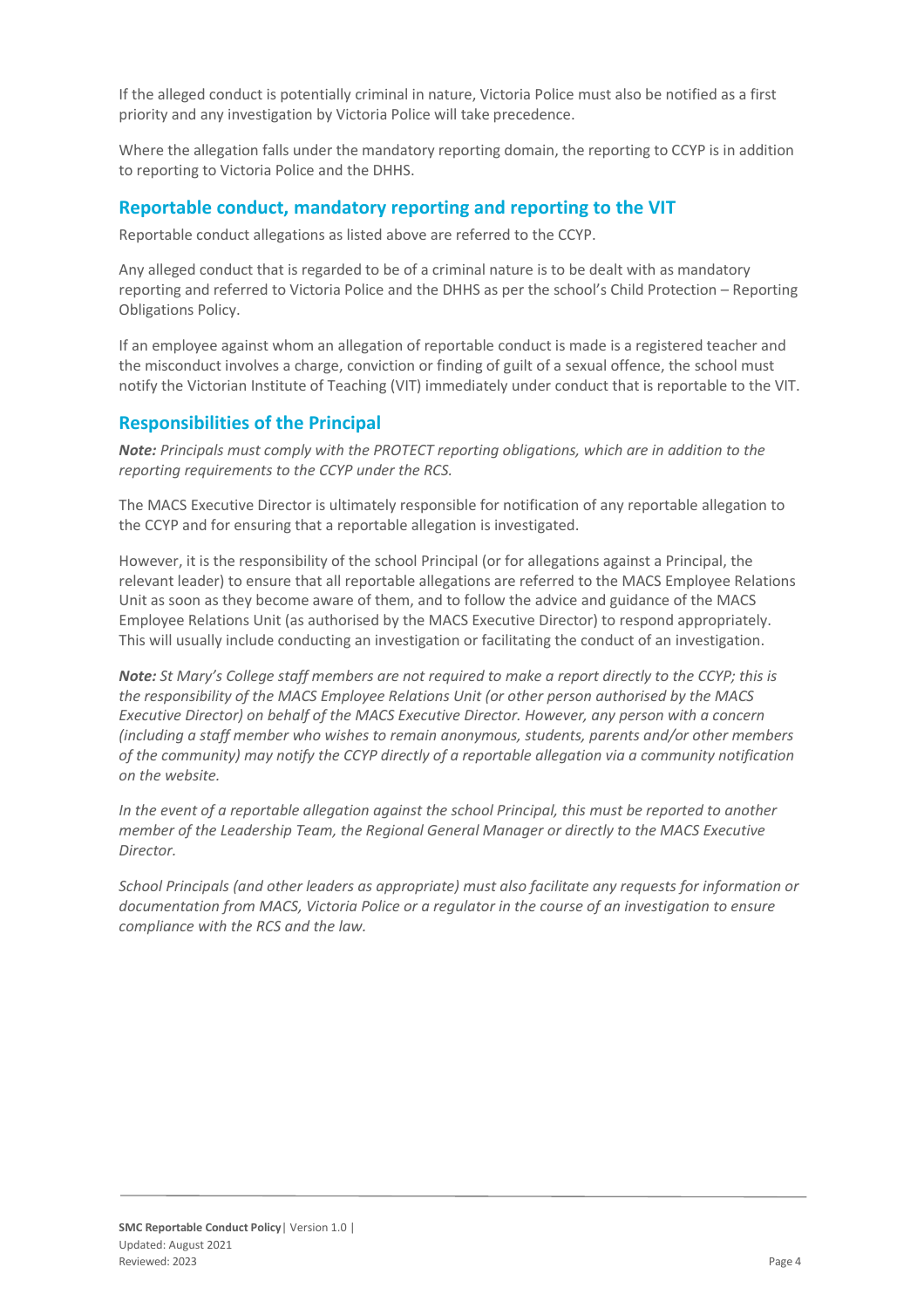### **Reporting to the CCYP**

Upon becoming aware of a reportable allegation against an employee, the Principal, member of the Leadership Team or Regional General Manger must contact the MACS Employee Relations Unit as soon as practicable in order to ensure that the following milestones and reporting requirements to the CCYP are met:

| <b>Within three</b>                                                                                                                                                                               | <b>Within 30</b>                                                                                                                                                                                                                                                                                                 | <b>Advice on</b>                                                                           | <b>Outcomes of</b>                                                                                                                                                    | <b>Additional</b>                                                                               |
|---------------------------------------------------------------------------------------------------------------------------------------------------------------------------------------------------|------------------------------------------------------------------------------------------------------------------------------------------------------------------------------------------------------------------------------------------------------------------------------------------------------------------|--------------------------------------------------------------------------------------------|-----------------------------------------------------------------------------------------------------------------------------------------------------------------------|-------------------------------------------------------------------------------------------------|
| business days                                                                                                                                                                                     | calendar days                                                                                                                                                                                                                                                                                                    | investigation                                                                              | investigation                                                                                                                                                         | documents                                                                                       |
| • School contact<br>details<br>• Name of the<br>employee,<br>volunteer or<br>contractor<br>• Their date of birth<br>· Initial advice on<br>the nature of the<br>allegation<br>• Any police report | • Details of the<br>investigation<br>• Details of the<br>school's response<br>• Details regarding<br>disciplinary or<br>other action<br>proposed<br>• Any written<br>response from the<br>employee,<br>volunteer or<br>contractor<br>regarding the<br>allegation,<br>proposed<br>disciplinary or<br>other action | As soon as is<br>practicable:<br>• name of the<br>investigator<br>their contact<br>details | • Copies of the<br>investigation<br>findings<br>• Details regarding<br>disciplinary or<br>other action<br>proposed<br>• Reasons for taking<br>or not taking<br>action | Promptly<br>$\bullet$<br>providing any<br>further<br>information to<br>the CCYP as<br>requested |

## **Investigating reportable allegations**

St Mary's College will ensure procedural fairness throughout the entire investigation process.

*Note: It is anticipated that any investigations will be undertaken by the school Principal (or another school leader) unless it is deemed appropriate by the Principal, the Regional General Manager (in the case of an allegation against a Principal) or the MACS Executive Director for a suitably qualified, third party engaged in consultation with MACS' Employee Relations Unit to be appointed.*

The school Principal will ensure that for current employees the process set out in clause 13 of the *Victorian Catholic Education Multi-Enterprise Agreement 2018* (VCEMEA 2018) is followed. Further, that all other relevant MACS and school-based policies and procedures (including Codes of Conduct, processes for managing and investigating complaints, misconduct, discipline, grievances, dispute resolution, and employee welfare and support), as well as any CCYP and other regulatory guidance, are considered to guide the investigation.

For an allegation against a current employee, this means that the Principal will follow the clause 13 process set out in the VCEMEA 2018 and follow the advice and guidance of the Employee Relations Unit.

In all cases, before any findings are made or disciplinary action is taken, the subject of an allegation will be:

- notified of any adverse information that is credible, relevant and significant
- given a reasonable opportunity to respond to that information.